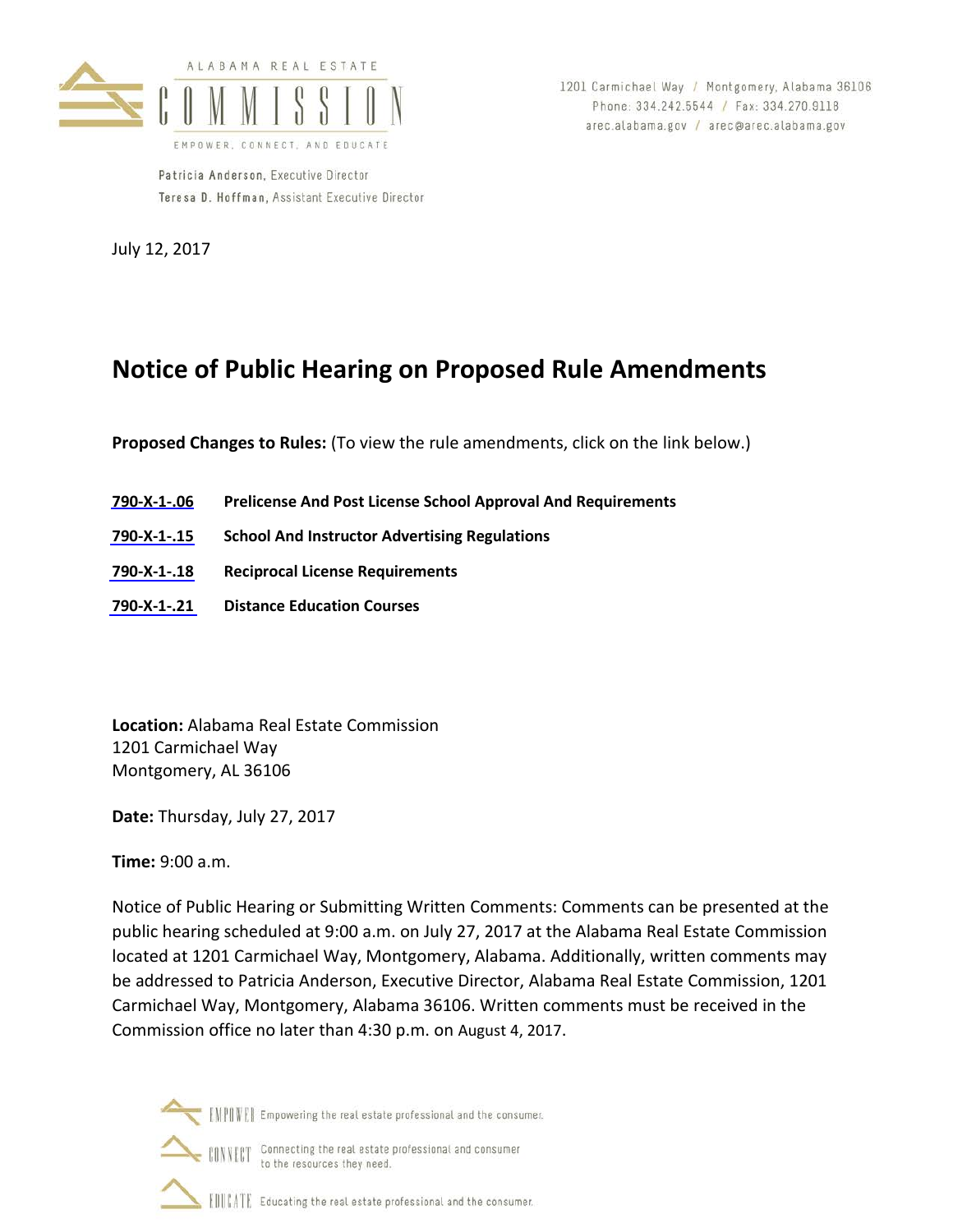## <span id="page-1-0"></span>**Rule 790-X-1-.06. Prelicense And Post License School Approval And Requirements**

(1) All schools and instructors teaching real estate courses shall agree to be governed by rules and regulations adopted by the Commission for the orderly operation of the schools.

(2) All prelicense and post license courses shall have a definite beginning and ending date.

(3) The administrator shall, at least one week five  $(5)$  business days prior to the beginning of a prelicense or post license course, send information concerning the exact location, times and dates of the courses to the Commission via the electronic submission program provided by the Commission. Should changes occur in this information, instructors and administrators must submit the changes immediately via the electronic submission program provided by the Commission.

(4) The administrator shall, within three (3) business days of course completion, report the credit for students who successfully complete the prelicense or post license course to the Commission via the electronic submission program provided by the Commission. Business days are Monday through Friday and do not include federal holidays, state holidays and weekends.

(5) No prelicense or post license course shall be approved by the Commission unless the following requirements are fulfilled.

(a) Courses shall be taught by an approved instructor.

(b) All courses shall comply with the curriculum as prescribed by the Commission.

(c) The salesperson prelicense course shall be completed within one year from the start date of the course or the student will receive no credit for classes completed and shall begin the course again. Students enrolled in the salesperson prelicense course can receive no more than six (6) hours credit per day.

(d) The 60-clock hour broker prelicense course shall be completed in order to qualify for the broker's exam. The course shall be completed within one year from the start date of the course or the student will receive no credit for classes completed and shall begin the course again. Students enrolled in the broker prelicense course can receive no more than nine (9) hours credit per day.

(e) The 30-hour post license course is required for all temporary salesperson licensees, whether on active or inactive status, within the first year of licensure. In order to maintain an active license, the course shall be completed and the original (permanent) license issued within the first six months of licensure. Students enrolled in the post license course can receive no more than nine (9) hours credit per day. Students shall start the post license course at the beginning of any course module in the approved course outline as allowed by the instructor.

(f) At least 80% of the course hours in the prelicense and post license courses shall be presented by live instruction unless the course is an ARELLO certified distance education course.

(g) Instructors shall offer incremental assessments including a final course exam. Students shall pass all required incremental assessments and the required final course exam that adequately measures mastery of course content and make a minimum course grade of 70% to successfully complete the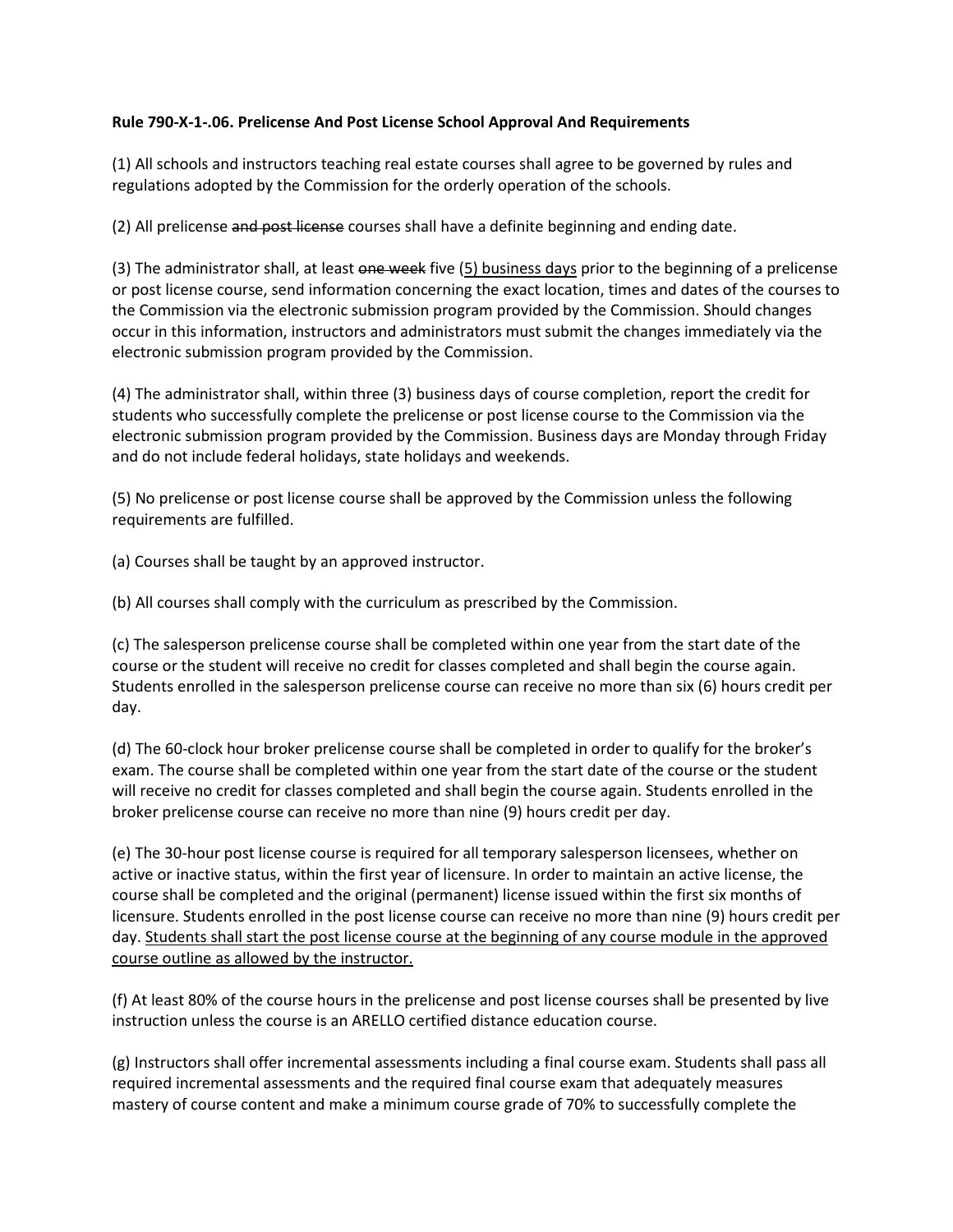salesperson prelicense course.

(h) Instructors shall teach a total minimum of 60 hours for the prelicense course and a minimum of 30 hours for the post license course. Ninety (90%) percent course attendance in the prelicense and post license courses is required of students to successfully complete the course. Any sessions taken by students to make up missed hours must cover topics that have not already been taken in the course. Instructors may take a 10-minute break after each 50 minutes of instruction. Meals and other unrelated activities cannot be counted as part of the course hours.

(i) Upon completing the course hours, passing all required incremental assessments and the required final exam, and obtaining a minimum course grade of 70% in the salesperson prelicense course, the administrator shall submit the course credit as directed by the Commission. Salesperson applicants shall not be allowed to schedule the salesperson examination until exam eligibility has been submitted.

(j) Instructors and administrators shall provide each student who completes the salesperson prelicense course with instructions on where to access the Commission-approved prelicense course evaluation. Instructors and administrators shall also provide each student in prelicense and post license courses with information explaining the licensing process and deadlines. Instructors and administrators shall provide information on how to obtain the Application for Real Estate Salesperson's Original License to all post license students.

(k) Upon completing the course hours, passing the course final exam and obtaining a minimum course grade of 70% in the broker prelicense course, the administrator shall submit the course credit as directed by the Commission. Broker applicants shall not be allowed to schedule the broker examination until exam eligibility has been submitted. Broker applicants shall meet all qualifications for a broker's license prior to making application. Successfully passing the exam is only one of several qualifications that are identified in Section 34-27-32. Failure to meet all broker qualifications prior to applying for a broker's license shall result in the exam score being rendered null and void and may subject the broker applicant to disciplinary action by the Commission.

(l) A person shall be required to have a temporary license issued prior to taking a post license course and earning post license credit. Instructors and administrators shall obtain the temporary license number before allowing a student to enroll in the post license course. Salespersons who make a minimum course grade of 70% and complete the 30 hour post license course may check the Commission website to ensure their course credit has been accurately reported. The temporary salesperson shall submit the application and fees for an original (permanent) license within the time frame set forth in Section 34-27- 33.

(m) Schools shall maintain permanent records showing attendance, exam answer sheets, licensing process and deadline forms, course credit submission via the electronic submission program provided by the Commission, and any other documentation required by the Commission for a minimum of four (4) years. If a school closes because it merges with another school or is bought by another school, the records for the previous four years shall be turned over to and become the responsibility of the new school. If a branch school closes, the records for the previous four years shall be turned over to and become the responsibility of the main school. In the event a school closes and there is no school to whom the records would revert, the records for the previous four years must be turned over to the Commission.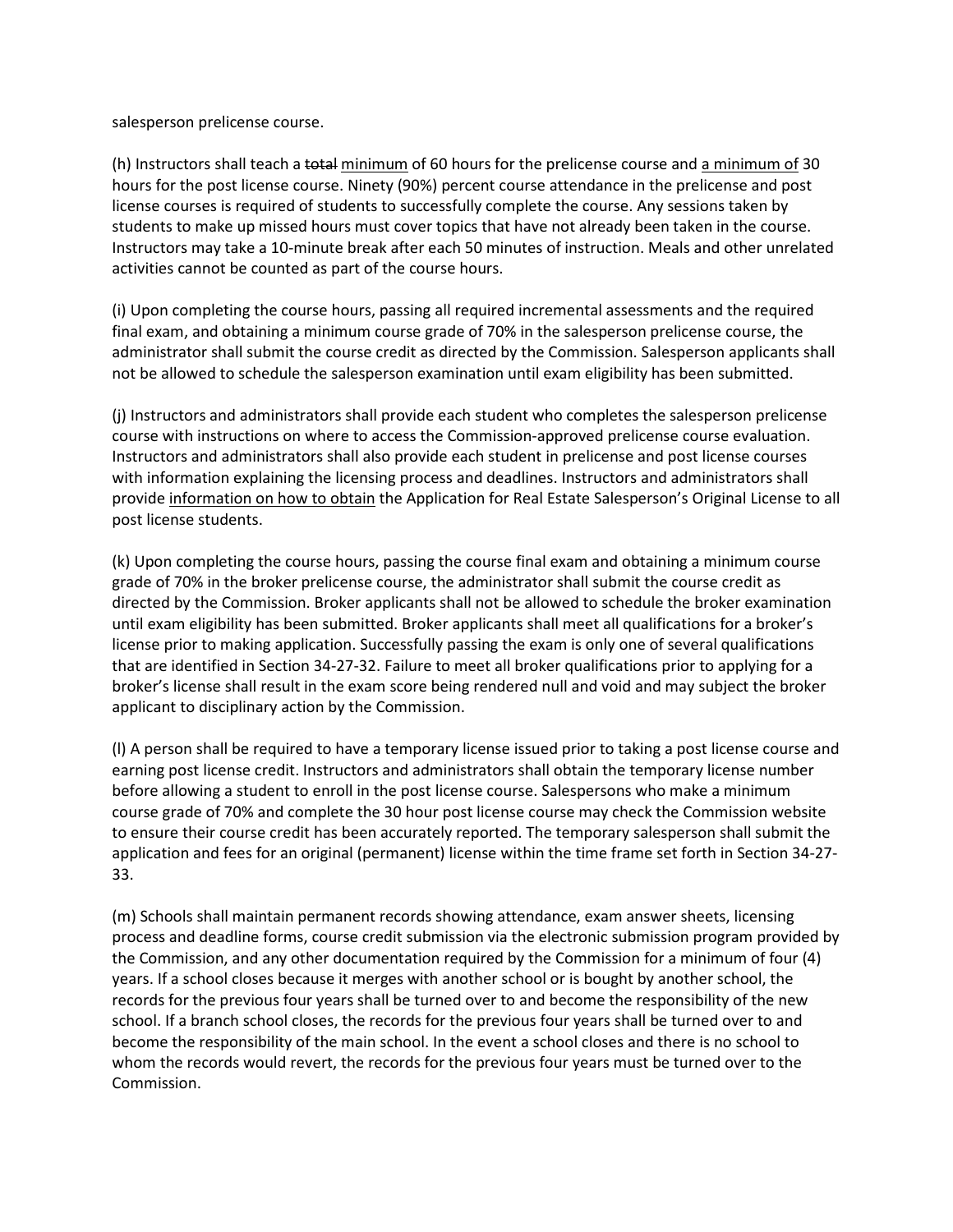(6) Salesperson applicants shall pass the state licensing salesperson examination within six (6) months immediately following the date of successful completion of the salesperson prelicense course approved by the Commission. Salesperson applicants who fail to meet this requirement shall be required to again successfully complete the salesperson prelicense course and pass the state licensing salesperson examination.

(7) Broker applicants shall pass the state licensing broker examination within six (6) months immediately following the date of successful completion of the broker prelicense course approved by the Commission. Broker applicants who fail to meet this requirement shall be required to again successfully complete the broker prelicense course and pass the state licensing broker examination.

**Author:** Alabama Real Estate Commission

**Statutory Authority:** Code of Ala. 1975, §§34-27-6, 34-27-8, 34-27-32, 34-27-33.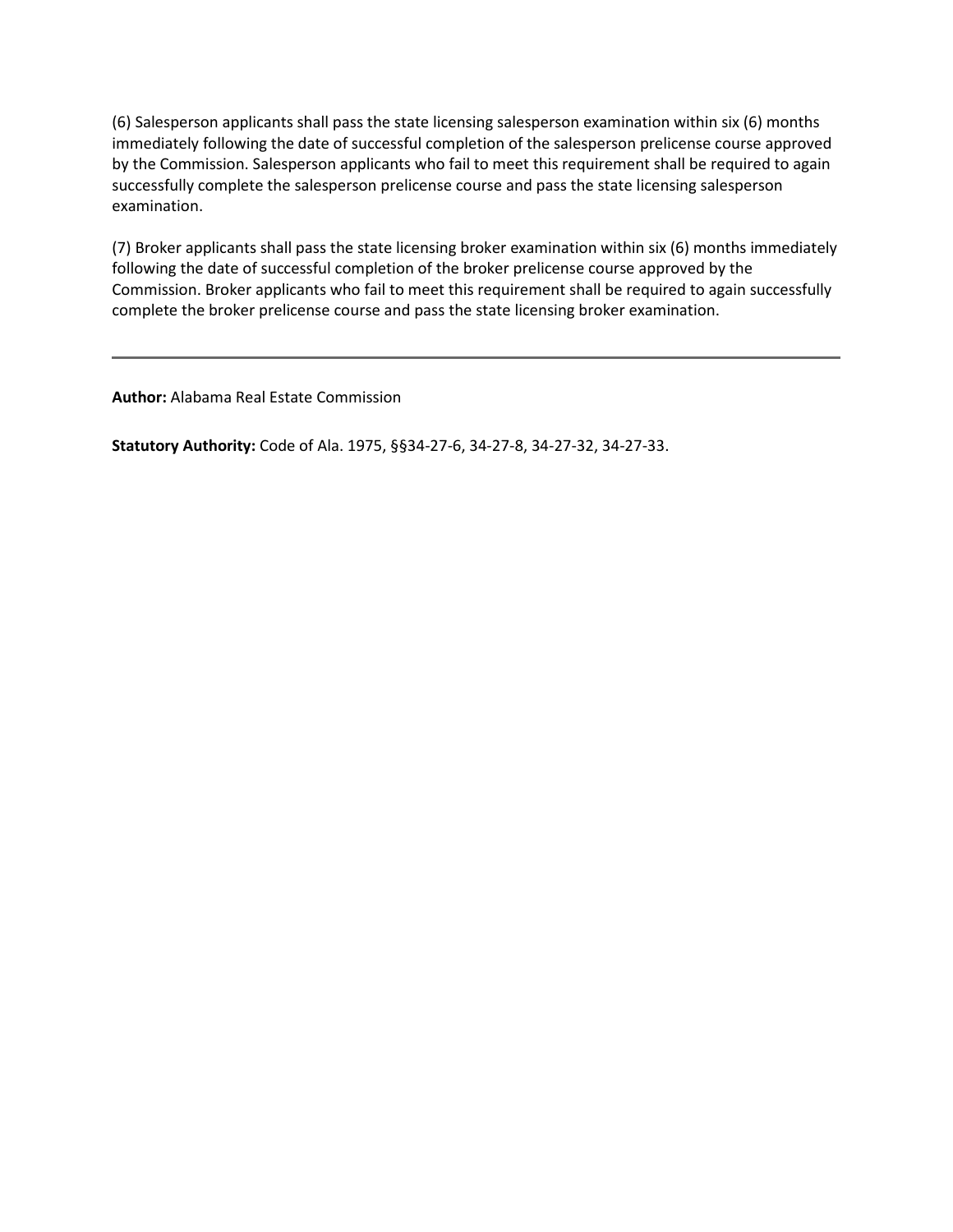### <span id="page-4-0"></span>**Rule 790-X-1-.15. School And Instructor Advertising Regulations**

(1) No administrator and no instructor shall make, or cause to be made, any statement, or representation, oral, written, or visual in connection with the operation of a school or the offering of a course, if such person knows or reasonably should know the statement or representation to be false, inaccurate, or misleading.

(2) All school advertising shall contain the licensed or approved name of the school. A school shall not advertise in conjunction with any other business establishment unless the administrator submits a written statement to the Commission that the school will be responsible to ensure that all advertising complies with the laws and rules which govern advertising.

(3) No reference whatsoever shall be made in any newspaper, advertising brochures, etc. as to "pass/fail ratio" by any school/course sponsor or instructor approved by the Alabama Real Estate Commission with the exception that administrators and instructors may advertise that pass/fail rates can be viewed on the Alabama Real Estate Commission's website.

(4) There shall be no advertising which guarantees or alludes to a guarantee of passing the state examination.

(5) Failure by administrators and instructors to comply with advertising laws and rules shall result in disciplinary action as set forth in Commission rules.

**Author:** Alabama Real Estate Commission

**Statutory Authority:** *Code of Ala. 1975*, §§ 34-27-6, 34-27-8.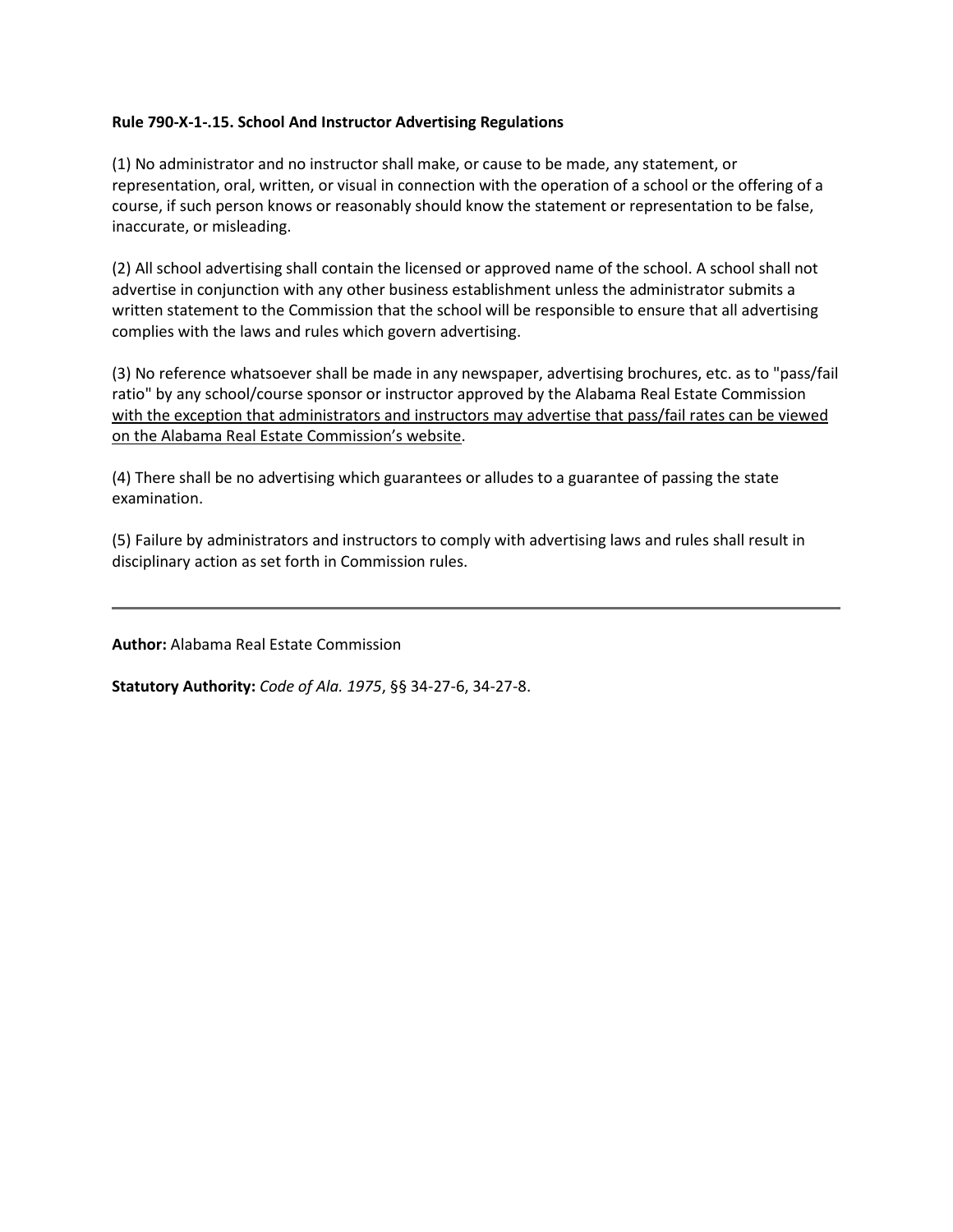### <span id="page-5-0"></span>**Rule 790-X-1-.18. Reciprocal License Requirements.**

(1) Applicants for a reciprocal license shall have a current license in a qualifying state either on active or inactive status which is not a reciprocal or nonresident license. A qualifying state is one in which the applicant completed prelicense course work and passed a comprehensive examination which contained general real estate in addition to state law. This shall be evidenced by a certification of licensure (license history) that is obtained from the qualifying state within the 120 days immediately prior to the issuance of an Alabama license. For initial licensure as a reciprocal salesperson or broker, at minimum the certification of licensure shall show:

(a) Name and address of the licensee; and

(b) Status of the license (current, renewed, not renewed, expired, lapsed, etc.) and

(c) Type of license (salesperson, broker, etc.); and

(d) Period of time the license has been active and inactive over at least the previous 36 months; and

(e) If the applicant passed an examination; and

(f) Whether the examination consisted of the national and state portion or only the state portion; and

(g) Record of any disciplinary action against the licensee; and

(h) Any other documentation the Commission may require.

(2) Persons who hold an entry level license in the qualifying state; i.e., a salesperson license in most states, shall apply for a reciprocal salesperson license in Alabama provided all other eligibility requirements are met. For single licensing states, the first level of broker licensing equates to salesperson licensing in Alabama.

(3) Persons who hold a license that is beyond entry level in a qualifying state, i.e., a broker license in most states, shall apply for a reciprocal broker license in Alabama provided all other eligibility requirements are met. For single licensing states, the second level of licensing or higher equates to broker licensing in Alabama.

(4) If potential reciprocal applicants have questions regarding their eligibility for licensure, they shall submit a "Request for Determination of Reciprocal Licensing Eligibility" along with a certification of licensure to the Commission for review and determination of eligibility. The form may be obtained from the Commission's website.

(5) In addition to license requirements in Section 34-27-32(a) and (b) of License Law, applicants for a reciprocal salesperson or a reciprocal broker license shall meet the following requirements before applying for a reciprocal license.

(a) Complete six (6) hours of reciprocal salesperson prelicense or reciprocal broker prelicense coursework prescribed by the Commission in order to qualify for the reciprocal license examination. These six hours of coursework shall not qualify for continuing education credit.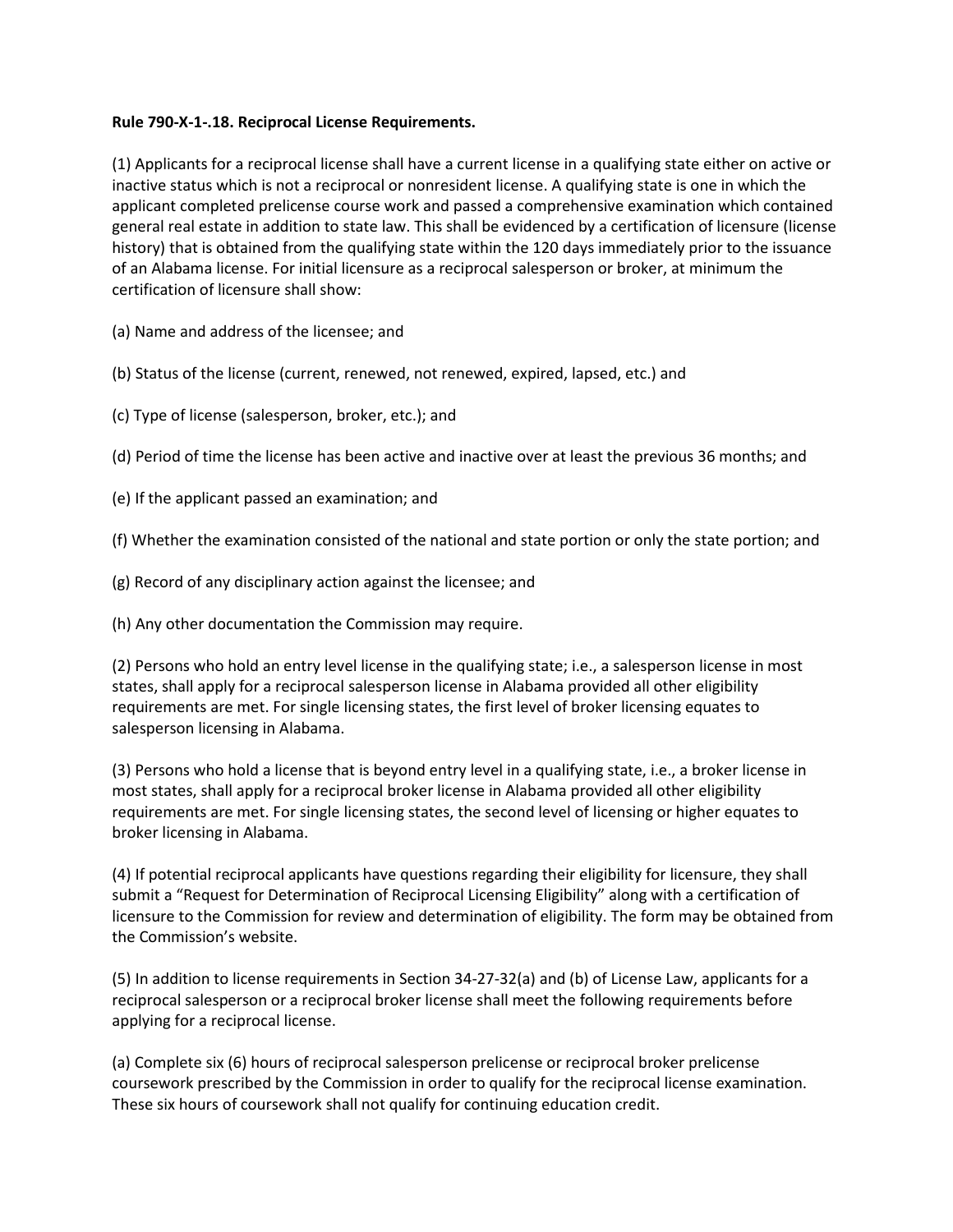(b) Pass the reciprocal salesperson or reciprocal broker license examination offered by the testing agency under contract with the Commission. The examination appointment shall be made and the examination fee paid to the testing agency as published in the Candidate Handbook. When the registration has been processed, the applicant shall be notified of the time to report to the exam center. Unscheduled candidates shall not be admitted.

(6) An examination fee shall be paid for each scheduled examination whether or not the applicant takes the exam unless the applicant is rescheduled in accordance with policies as specified in the Candidate Handbook. Applicants who fail the examination may retake the examination by following application procedures as outlined in the Alabama Candidate Handbook.

(7) Reciprocal salesperson and reciprocal broker license applicants shall pass the examination within 12 six (6) months immediately following the date of completion of the reciprocal prelicense course approved by the Commission. Reciprocal applicants who fail to meet this requirement shall be required to again successfully complete the appropriate reciprocal prelicense course and pass the appropriate reciprocal license examination.

(8) The passing grade for both the reciprocal salesperson and reciprocal broker examinations shall be seventy (70). A time limit of one hour is allotted for completion of the required examination.

(9) Upon completing the course hours the administrator shall electronically submit the course credit to the Commission. Reciprocal applicants shall not be allowed to schedule the reciprocal salesperson examination or reciprocal broker examination until course credit has been submitted.

(10) Instructors and administrators shall provide each student who completes the reciprocal salesperson or reciprocal broker prelicense course with instructions on where to access the Commission-approved prelicense course evaluation. Instructors and administrators shall also provide each student with information explaining the licensing process and deadlines.

(11) Reciprocal licensees shall meet continuing education requirements by complying with either paragraph (a) or paragraphs (b) and (c) below:

(a) Complete the appropriate 15 hours of continuing education courses approved by the Alabama Real Estate Commission.

(b) Submit to the Commission a certification of licensure or letter that is issued by the regulatory agency in the state where prelicense course work was completed and the licensing examination was passed. The certification of licensure or letter shall at minimum show: 1. the type of license

2. the license is active and current at least through October 1 of the calendar year during which the Alabama license is being renewed.

3. a full licensing examination, not just state portion, was passed in that state.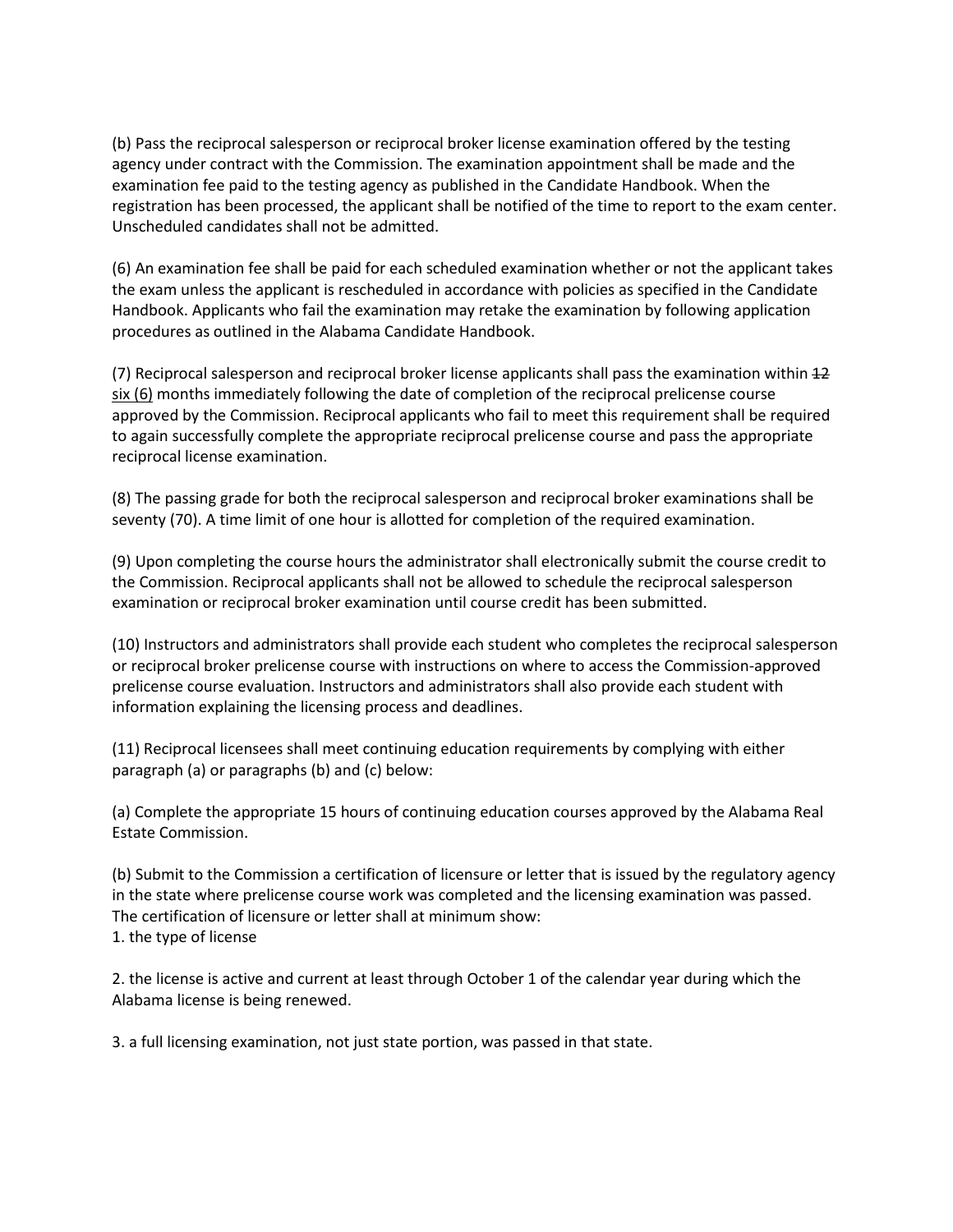(c) The certification of licensure or letter in paragraph (b) above shall be dated no earlier than June 1 of the final year of the Alabama license period and shall be received by the Commission no later than September 30 of the final year of the Alabama license period.

(12) If continuing education requirements are not satisfied by the prescribed deadline the reciprocal licensee shall be automatically placed on inactive status and subject to all reactivation requirements as provided in §34-27-35,Code of Ala. 1975.

**Author:** Alabama Real Estate Commission

**Statutory Authority:** Code of Ala. 1975, §§34-27-6, 34-27-8; 34-27-32; 34-27-35.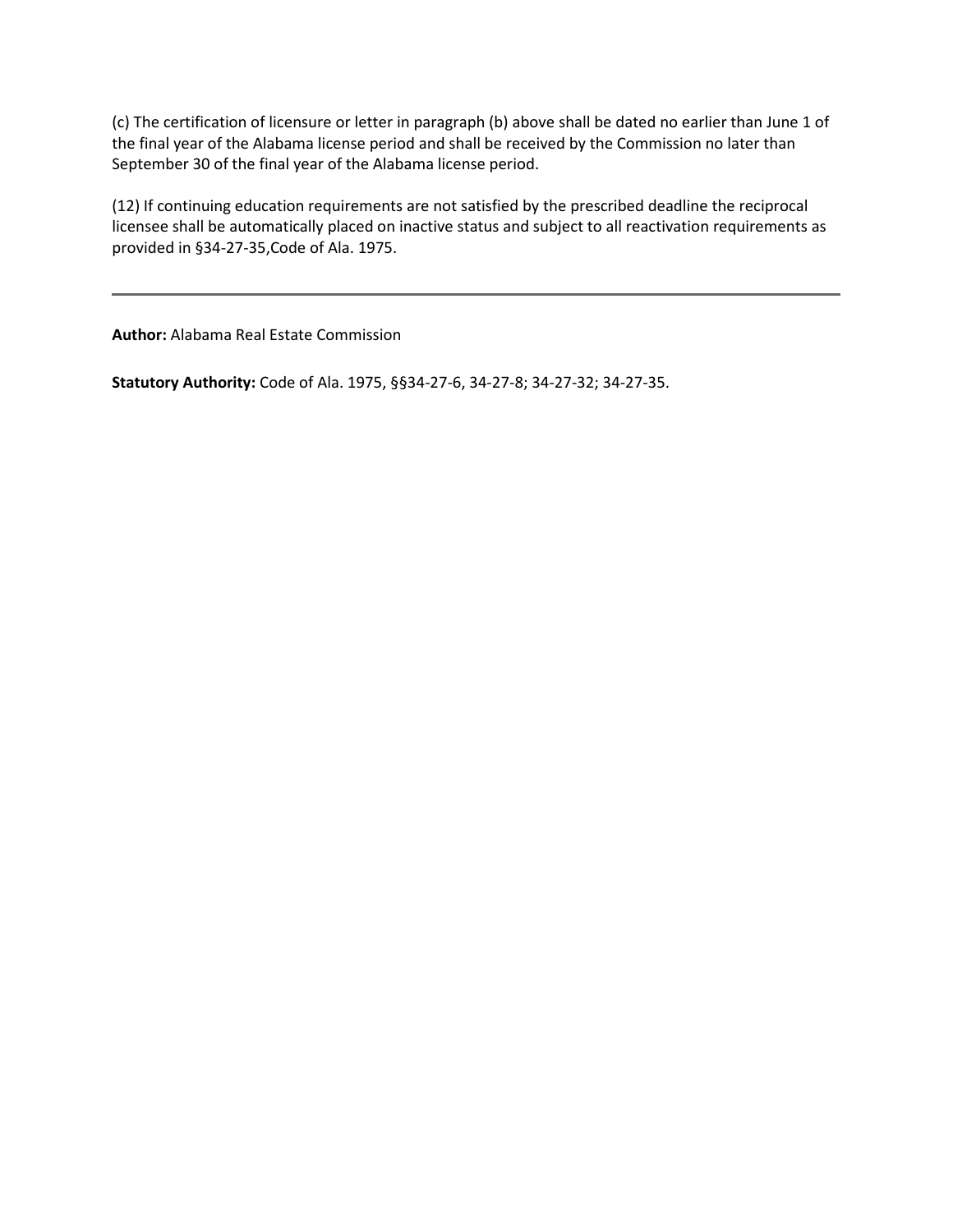### <span id="page-8-0"></span>**Rule 790-X-1-.21. Distance Education Courses**

Distance education courses are programs whereby instruction does not take place in a traditional classroom setting but rather where teacher and student are apart and instruction takes place through other media. Distance education courses include but are not limited to those which are presented through interactive classrooms, computer conferencing, interactive computer and the Internet. Distance education courses may be offered by approved instructors of primary or secondary providers.

(1) A primary provider is defined as a course developer who has a proprietary interest in the course. Primary providers may have their own instructors deliver courses and/or may market the courses to secondary providers. If a primary provider offers distance education courses directly to Alabama licensees, the provider shall be a school licensed or approved by the Commission.

(2) A secondary provider is defined as a school which obtains a distance education course from a primary provider. The secondary provider shall have approved instructors who are responsible for enrolling students, providing course orientation, monitoring student progress, answering student questions, administering and grading exams, verifying and reporting course completion and verifying student identity. Any school providing any of these services, other than administering a final exam, shall be deemed to be a secondary provider. The secondary provider shall be a school licensed or approved by the Commission.

(3) Instructors of distance education courses shall be approved by the Alabama Real Estate Commission. Instructors shall not receive approval until they receive the Distance Education Instructor Certification from IDECC (International Distance Education Certification Center), which is a subsidiary of ARELLO (Association of Real Estate License Law Officials), and submit verification of the certification to the Commission. The Distance Education Instructor Certification shall be renewed and kept current in order for the instructor to continue offering distance education courses.

(4) Administrators of schools offering the prelicense course shall provide students with licensing requirements and information on how to schedule to take the licensing examination. Administrators of schools offering the post license course shall provide students with original salesperson license requirements and an application.

(5) All distance education courses developed by approved primary providers shall be approved by the Commission prior to being marketed to secondary providers who will offer the courses to Alabama licensees. Additionally, all distance education courses that will be offered to Alabama licensees by either primary or secondary providers shall be approved by the Commission. Any course containing major content errors or which fails to meet curriculum requirements shall be denied. The revised course may be submitted at a later date along with a new application and course review fee.

(6) Approved instructors who submit any distance education course for approval shall submit the Course Summary Certificate number from ARELLO or IDECC along with the course application and fee. For secondary providers, the Course Summary Certificate from ARELLO or IDECC shall be the same number received by the primary provider.

(7) All distance education courses of primary providers shall be certified by ARELLO or IDECC before being submitted to the Commission for approval and shall retain certification in order to retain